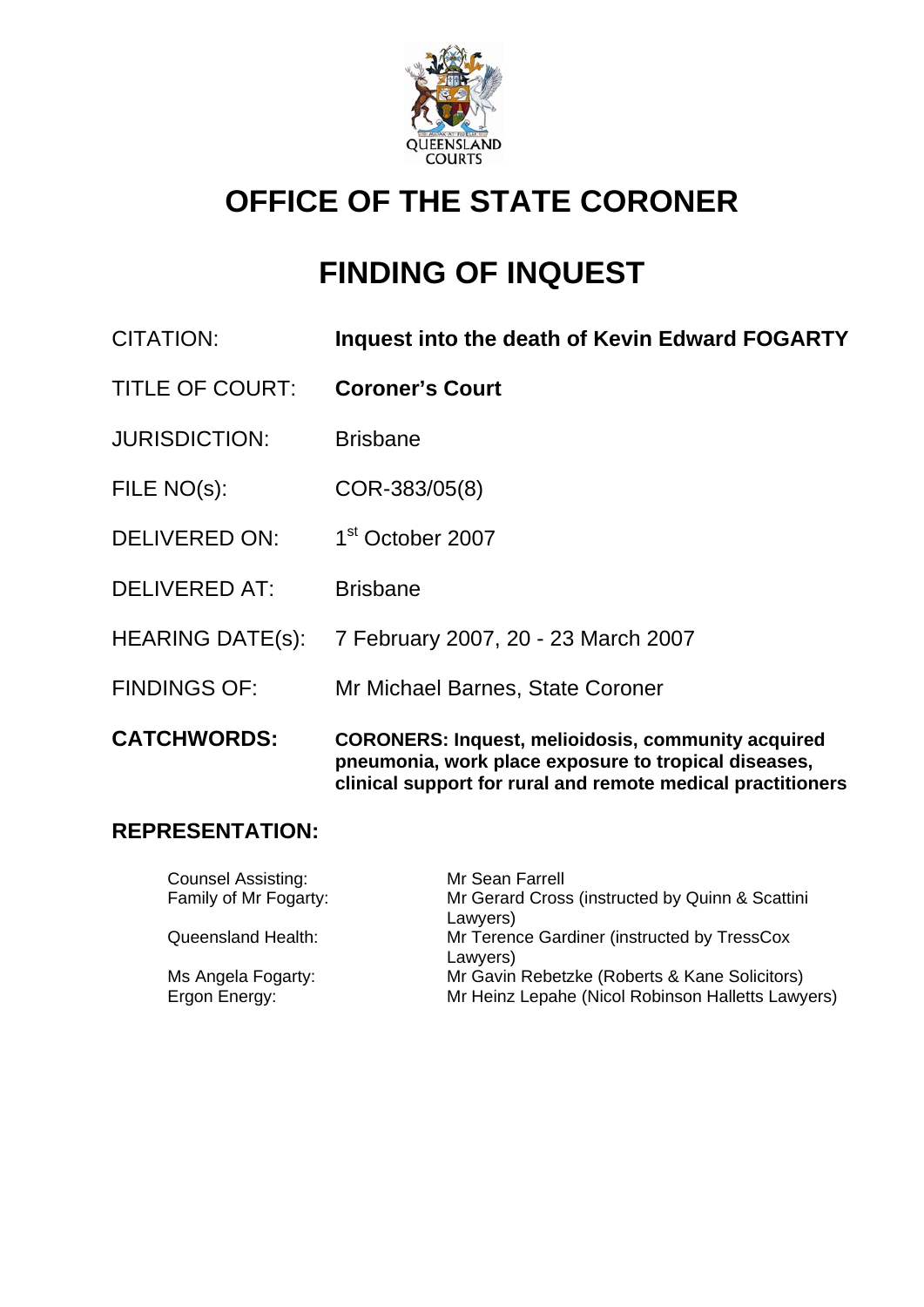# **Findings of the inquest into the death of Kevin Edward FOGARTY**

| The admissibility of evidence and the standard of proof 4                   |  |
|-----------------------------------------------------------------------------|--|
|                                                                             |  |
|                                                                             |  |
|                                                                             |  |
|                                                                             |  |
|                                                                             |  |
|                                                                             |  |
|                                                                             |  |
|                                                                             |  |
|                                                                             |  |
|                                                                             |  |
|                                                                             |  |
|                                                                             |  |
|                                                                             |  |
|                                                                             |  |
|                                                                             |  |
| Did Ergon take reasonable steps to protect its workforce?11                 |  |
| Are any changes needed to Ergon's work practices or policies?12             |  |
| Recommendation 1 - Workplace education risk of melioidosis 12               |  |
| Did Mr Fogarty receive a reasonable standard of care?12                     |  |
|                                                                             |  |
|                                                                             |  |
|                                                                             |  |
| Findings and recommendations concerning medical care17                      |  |
|                                                                             |  |
| Recommendation 2 - Development of guidelines regarding medical intervention |  |
|                                                                             |  |
|                                                                             |  |
| Recommendation 3 - Training and on-going advice for rural practitioners18   |  |
|                                                                             |  |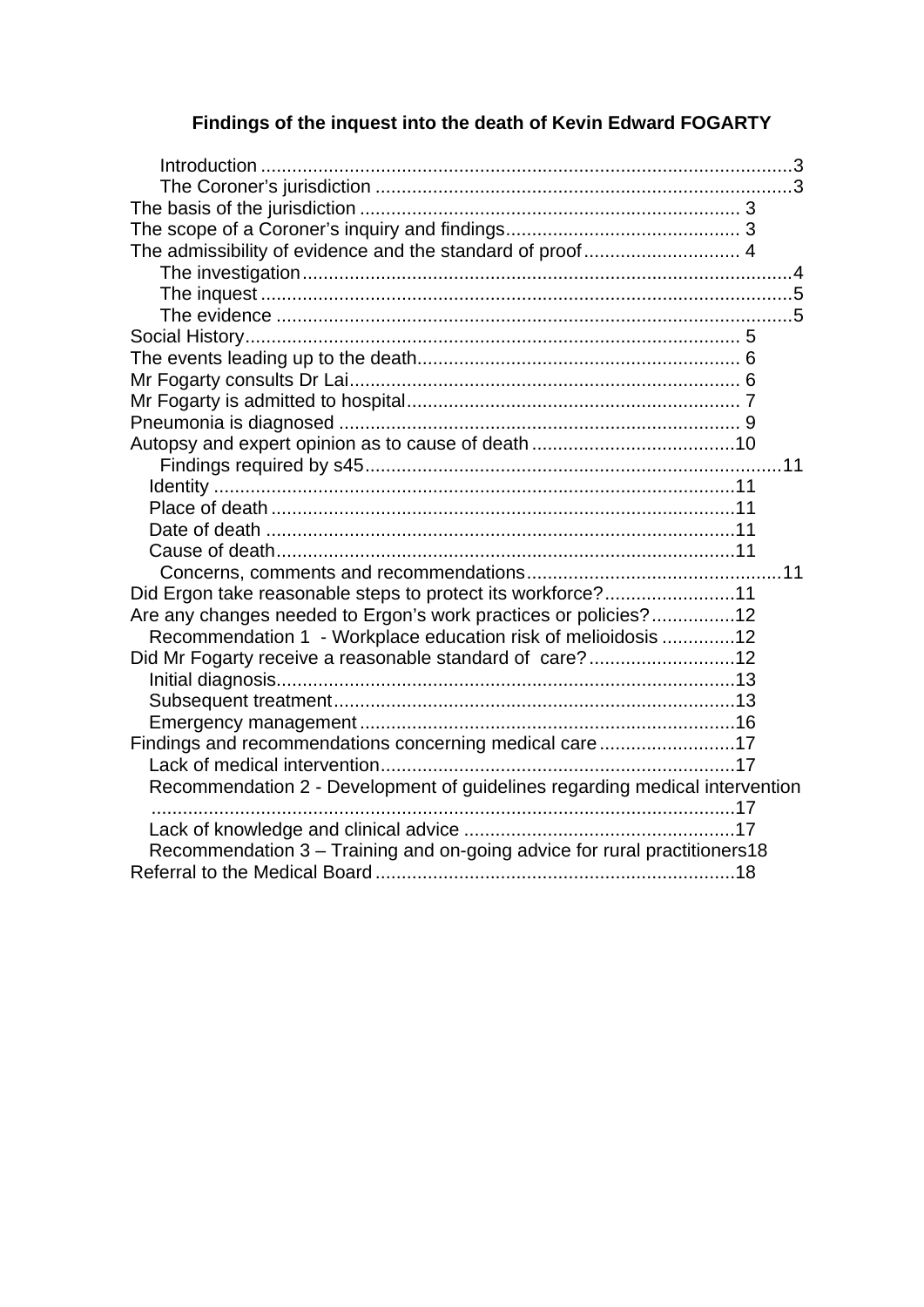<span id="page-2-0"></span>The *Coroners Act 2003* provides in s45 that when an inquest is held, the coroner's written findings must be given to the family of the person who died, each of the persons or organisations granted leave to appear at the inquest and to various specified officials with responsibility for the health system. These are my finding in relation to the death of Kevin Edward Fogarty. They will be distributed in accordance with the requirements of the Act and posted on the web site of the Office of the State Coroner.

# **Introduction**

Kevin Fogarty was an apparently fit and healthy, hard working family man who was born and lived most of his life in the Winton area. In February 2005, when he was 37, he fell ill and was admitted to the Winton Hospital with a diagnosis of gastroenteritis. Two days later he died there in the presence of his family.

These findings seek to explain how that happened and make recommendations aimed at reducing the likelihood of deaths happening in similar circumstances in future.

# **The Coroner's jurisdiction**

Before turning to the evidence, I will say something about the nature of the coronial jurisdiction.

# *The basis of the jurisdiction*

Because Mr Fogarty's family were concerned about the adequacy of the health care he received and also initially had suspicions that he may have come into contact with arsenic during the course of his employment as a linesman, his death was reported to police and the local coroner pursuant to s7 and s8(3)(b) and (d) of the *Coroners Act 2003.*

# *The scope of a Coroner's inquiry and findings*

A coroner has jurisdiction to inquire into the cause and the circumstances of a reportable death. If possible he/she is required to find:-

- whether a death in fact happened
- $\blacksquare$  the identity of the deceased;
- when, where and how the death occurred; and
- what caused the person to die.

There has been considerable litigation concerning the extent of a coroner's jurisdiction to inquire into the circumstances of a death. The authorities clearly establish that the scope of an inquest goes beyond merely establishing the medical cause of death but as that issue was not contentious in this case I need not seek to examine those authorities here. I will say something about the general nature of inquests however.

An inquest is not a trial between opposing parties but an inquiry into the death. In a leading English case it was described in this way:-

*It is an inquisitorial process, a process of investigation quite unlike a criminal trial where the prosecutor accuses and the accused defends… The function of an inquest is to seek out and record as many of the facts concerning the death as the public interest requires.* [1](#page-2-1)

<span id="page-2-1"></span><sup>&</sup>lt;u>.</u> <sup>1</sup> *R v South London Coroner; ex parte Thompson* (1982) 126 S.J. 625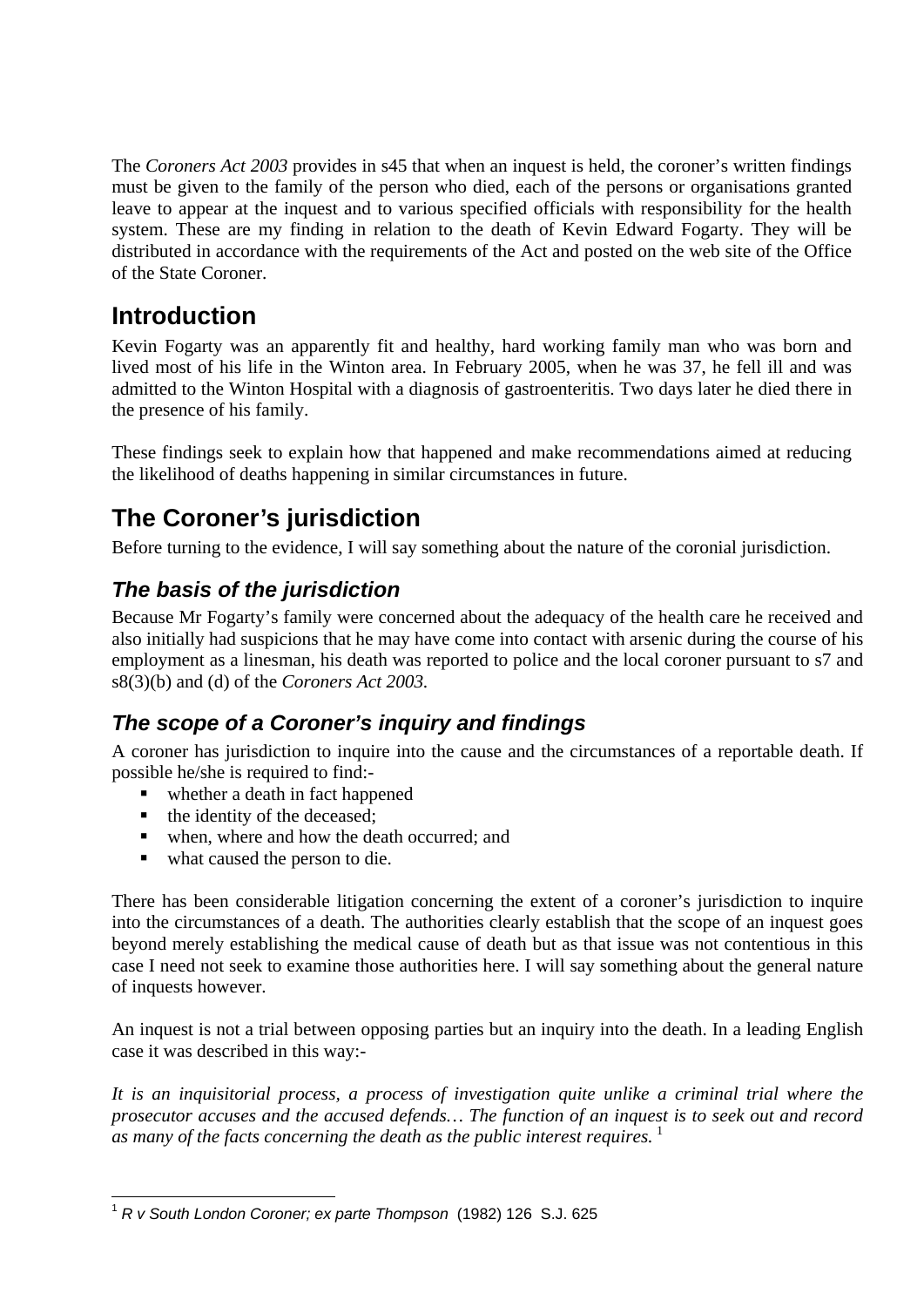<span id="page-3-0"></span>The focus is on discovering what happened, not on ascribing guilt, attributing blame or apportioning liability. The purpose is to inform the family and the public of how the death occurred with a view to reducing the likelihood of similar deaths. As a result, the Act authorises a coroner to make recommendations concerning public health or safety, the administration of justice or ways to prevent deaths from happening in similar circumstances in future.<sup>[2](#page-3-1)</sup> However, a coroner must not include in findings or any comments or recommendations a statement that a person is or maybe guilty of an offence or civilly liable for something.[3](#page-3-2)

# *The admissibility of evidence and the standard of proof*

Proceedings in a coroner's court are not bound by the rules of evidence because s37 of the Act provides that the court "*may inform itself in any way it considers appropriate."* That doesn't mean that any and every piece of information however unreliable will be admitted into evidence and acted upon. However, it does give a coroner greater scope to receive information that may not be admissible in other proceedings and to have regard to its provenance when determining what weight should be given to the information.

This flexibility has been explained as a consequence of an inquest being a fact-finding exercise rather than a means of apportioning guilt: an inquiry rather than a trial.<sup>[4](#page-3-3)</sup>

A coroner should apply the civil standard of proof, namely the balance of probabilities, but the approach referred to as the *Briginshaw* sliding scale is applicable.<sup>[5](#page-3-4)</sup> This means that the more significant the issue to be determined, the more serious an allegation or the more inherently unlikely an occurrence, the clearer and more persuasive the evidence needed for the trier of fact to be sufficiently satisfied that it has been proven to the civil standard.<sup>[6](#page-3-5)</sup>

It is also clear that a coroner is obliged to comply with the rules of natural justice and to act judicially.<sup>[7](#page-3-6)</sup>This means that no findings adverse to the interest of any party may be made without that party first being given a right to be heard in opposition to that finding. As *Annetts v McCann*<sup>[8](#page-3-7)</sup> makes clear that includes being given an opportunity to make submissions against findings that might be damaging to the reputation of any individual or organisation.

# **The investigation**

As soon as local police became aware that Mr Fogarty had died they attended at the hospital, completed the necessary paper work and made arrangements for his body to be transported to Rockhampton for autopsy.

Thereafter they attended to the obtaining of statements from family members and arranged for hospital staff to provide statements via a firm of solicitors retained by Queensland Health. The medical records were secured. The family obtained an expert's report which was provided to police and included in their report to the coroner along with the autopsy report.

Medical deaths are difficult to investigate, especially for general duties officers with no specialist training. In this case however, I consider Sgt McDowall has gathered all of the relevant

 $\frac{1}{2}$ s46

<span id="page-3-1"></span> $3$  s45(5) and 46(3)

<span id="page-3-3"></span><span id="page-3-2"></span><sup>4</sup> *R v South London Coroner; ex parte Thompson* per Lord Lane CJ, (1982) 126 S.J. 625<br>
<sup>5</sup> *Anderson v Blashki* [1993] 2 VR 89 at 96 per Gobbo J

<span id="page-3-5"></span><span id="page-3-4"></span><sup>6</sup> Briginshaw v Briginshaw (1938) 60 CLR 336 at 361 per Sir Owen Dixon J

<span id="page-3-6"></span><sup>7</sup> *Harmsworth v State Coroner* [1989] VR 989 at 994 and see a useful discussion of the issue in Freckelton I., "Inquest Law" in *The inquest handbook*, Selby H., Federation Press, 1998 at 13 8

<span id="page-3-7"></span> <sup>(1990) 65</sup> ALJR 167 at 168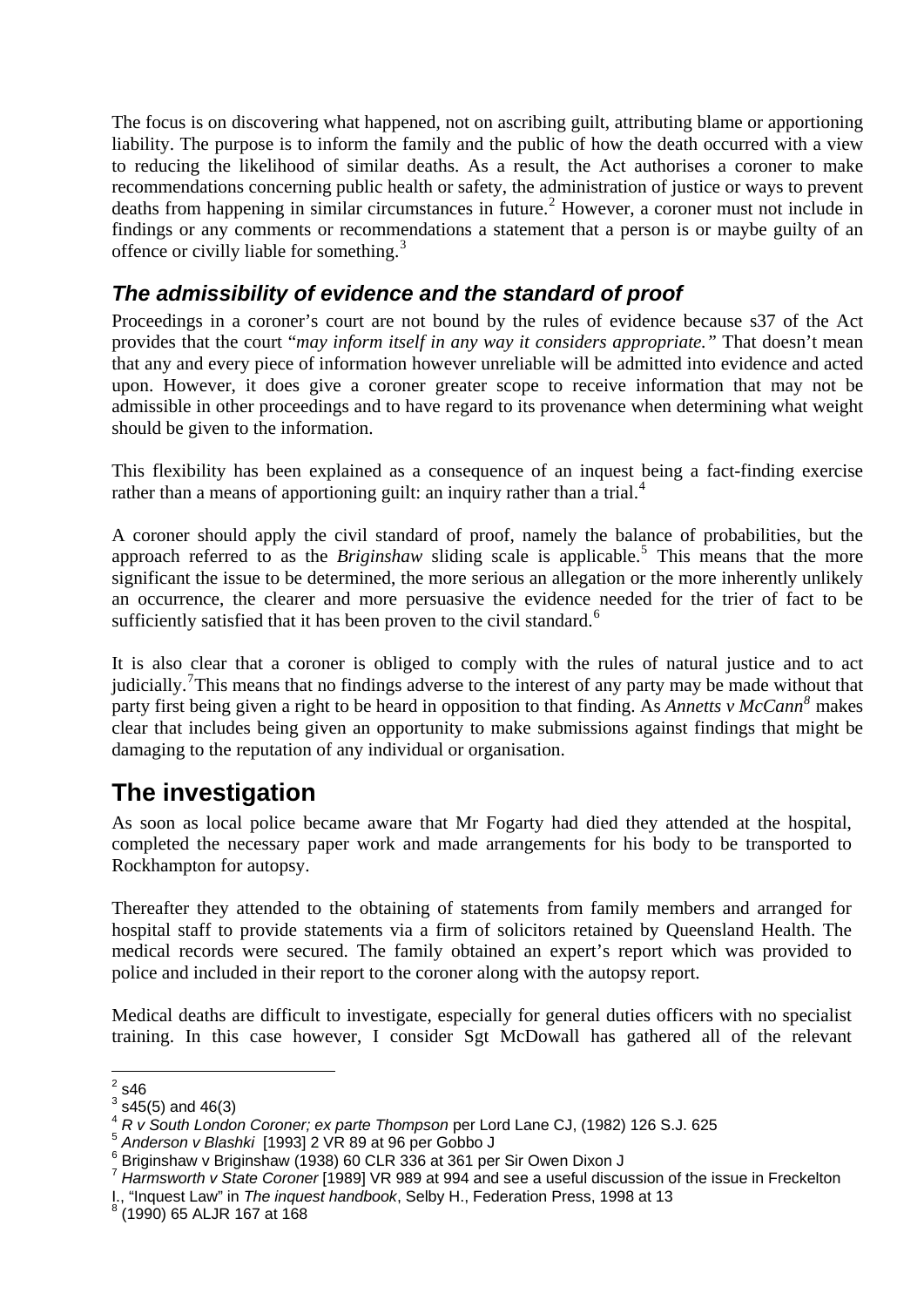<span id="page-4-0"></span>information and presented it in an easily accessible format. He highlighted the family's concerns and drew attention to some troubling factors. He succinctly summarised the issues which needed clarification by way on an inquest. I commend him for his good work.

# **The inquest**

The matter was originally scheduled to come before the Emerald coroner but a clash in his diary made this problematic. I therefore agreed to assume responsibility for the matter. A directions hearing was convened on 7 February 2007 at which Mr Farrell was appointed counsel assisting and leave to appear was granted to Mr Fogarty's family, his employer Ergon Energy Ltd and Queensland Health.

An issues list was distributed and a tentative list of witnesses discussed. With the concurrence of Mr Fogarty's family it was agreed the hearing would be held in Brisbane. The matter was then adjourned for hearing over three days commencing on 20 March during which 56 exhibits were tendered and 16 witnesses gave evidence.

At the conclusion of the hearing I sought and received submissions from those granted leave to appear in relation to the issues on which I was obliged to make findings and any recommendations that could be made pursuant to s46. I was greatly assisted by those submissions and thank the legal representatives for them.

# **The evidence**

# *Social History*

Kevin Fogarty was born on 28 December 1968. When he was eighteen he formed a relationship with Helen whom he married in 1992.

They have two sons, Jason who was born in 1988 and Mitch who was born in 2000.

Kevin was part of a loving and supportive nuclear family and had frequent contact with his extended family, many of whom lived in and around Winton.

When Kevin left school he worked for the Winton Shire Council until he started an apprentice with Ergon Energy approximately three years before he died. He was still working for Ergon at the time of his death.

Mr Fogarty was mostly fit and healthy throughout his life having only minor injuries and illnesses that appear to have had no bearing on his death.

He was a moderately heavy smoker for most of his adult life and was also a moderately heavy drinker. For a few years before his death Mr Fogarty's wife estimates that he would drink approximately eight to ten cans of beer on most nights and occasionally more on the weekend. However she is adamant that he never missed work because of alcohol abuse and that he could stop drinking when he wanted as he demonstrated a year or so before his death when he had a bet on that subject with his sister.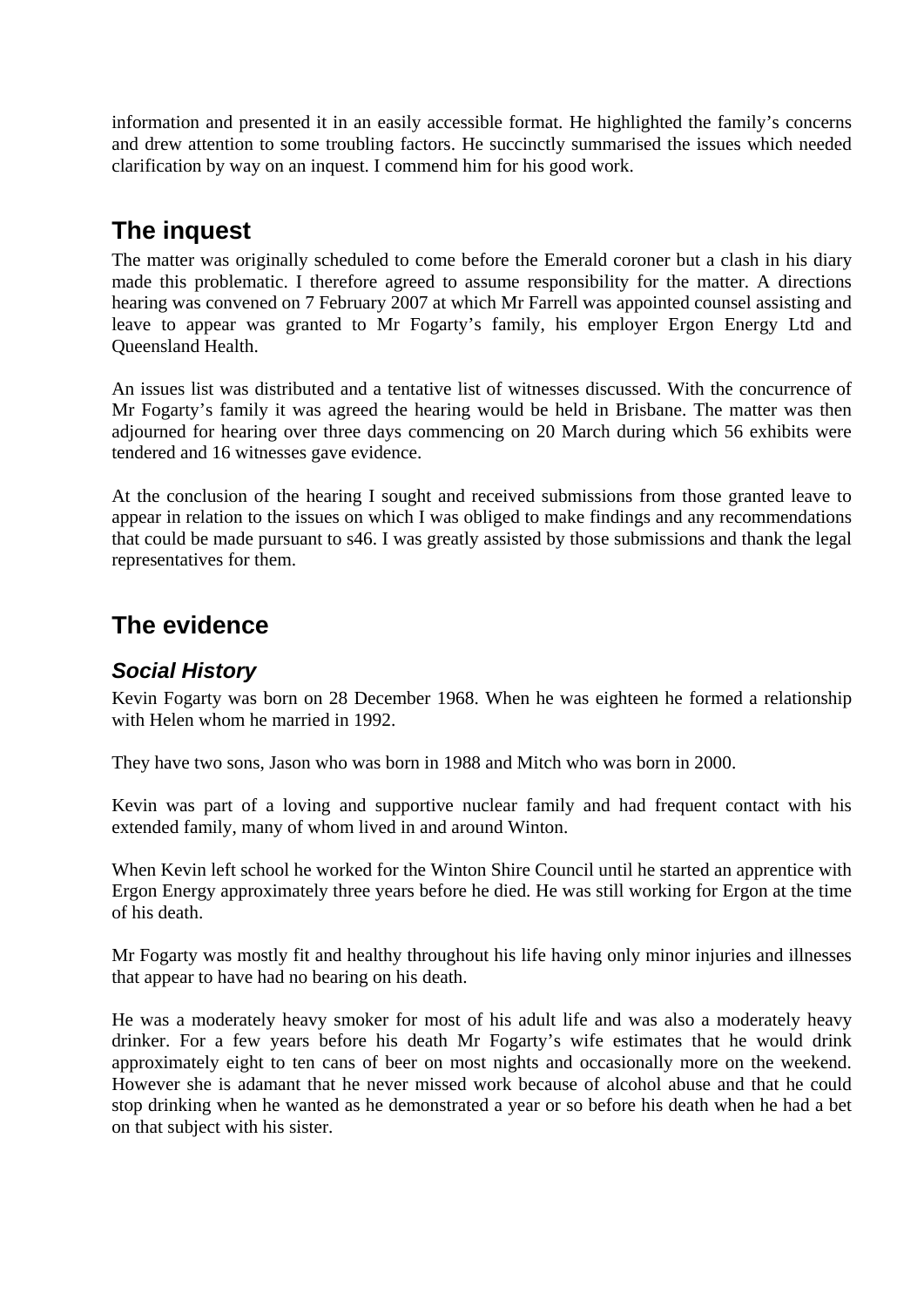## <span id="page-5-0"></span>*The events leading up to the death*

On 9 February 2005 Mr Fogarty and a work mate, Gary Stoll, responded to a power outage on a rural property some two and a half hours drive north west of Winton. As they were on their way to the job a heavy downpour occurred. Ergon had issued all its outside workers, including Messrs Fogarty and Stoll with personal protective equipments consisting of long trousers, long sleeved shirt, a helmet, two types of gloves, boots, safety glasses, a rain proof jacket and water proof pants. Unfortunately on this day these workers did not have their wet weather gear with them because they had decided to use another vehicle for the call out and had forgotten to transfer it. They nonetheless carried on and attended to the work. When they completed that job they went to another call for service before returning to Winton at about 8:00pm.

Whilst attending to those two calls for service Mr Fogarty and his workmate became very wet. They almost certainly came into contact with mud created by the downpour. This would have happened when they were rolling out cable on the ground before installing it and when they were climbing and holding on to ladders.

Nonetheless on returning home, despite being wet and cold they had apparently suffered no lasting ill effects and both went to work the next day.

On 11 February 2005, Mr Fogarty and his family started a four day long weekend during which they travelled to Townsville to watch one of the boys play football. The court received no evidence as to what transpired during this time. However, there is nothing to indicate Mr Fogarty was exposed to anything that would explain the severe illness he succumbed to soon after.

Mr Fogarty recommenced work on Tuesday 15 February 2005. So far as I can tell this day was uneventful. However the next day he came home at lunchtime and was extremely unwell. He was suffering from diarrhoea, vomiting and a fever and had shallow rapid breathing. Mr Fogarty told his wife that he had severe chest pain.

His wife was so concerned that she rang the local hospital and the person she spoke to advised her to bring her husband straight to the hospital. However, he didn't want to go and instead stayed at home in bed.

### *Mr Fogarty consults Dr Lai*

The next morning Mr Fogarty was no better and so at about 9.00am he went to the surgery of the local general practitioner, Dr Eric Lai who was also the medical superintendent of the Winton Hospital. On examination Mr Fogarty was found to have a temperature 39.5 degrees, a blood pressure of 90/60 and a pulse of 120. His heart sounds were normal. His lung fields were clear with no crepitations or rhonchi and the air entry was judged to be normal and equal in both lungs. Abdominal examination was normal. Mr Fogarty reported a history of nausea, vomiting and diarrhoea for the past day. He also reported mild intermittent chest pain on deep inspiration which the doctor described in his notes "*chest pain – atypical. 1 day*".

 Dr Lai said he formed the view that Mr Fogarty was dehydrated and should be admitted to hospital to have that attended to. He diagnosed Mr Fogarty as suffering from gastroenteritis. It is significant that although the symptoms mentioned above continued, Mr Fogarty wasn't coughing at this stage.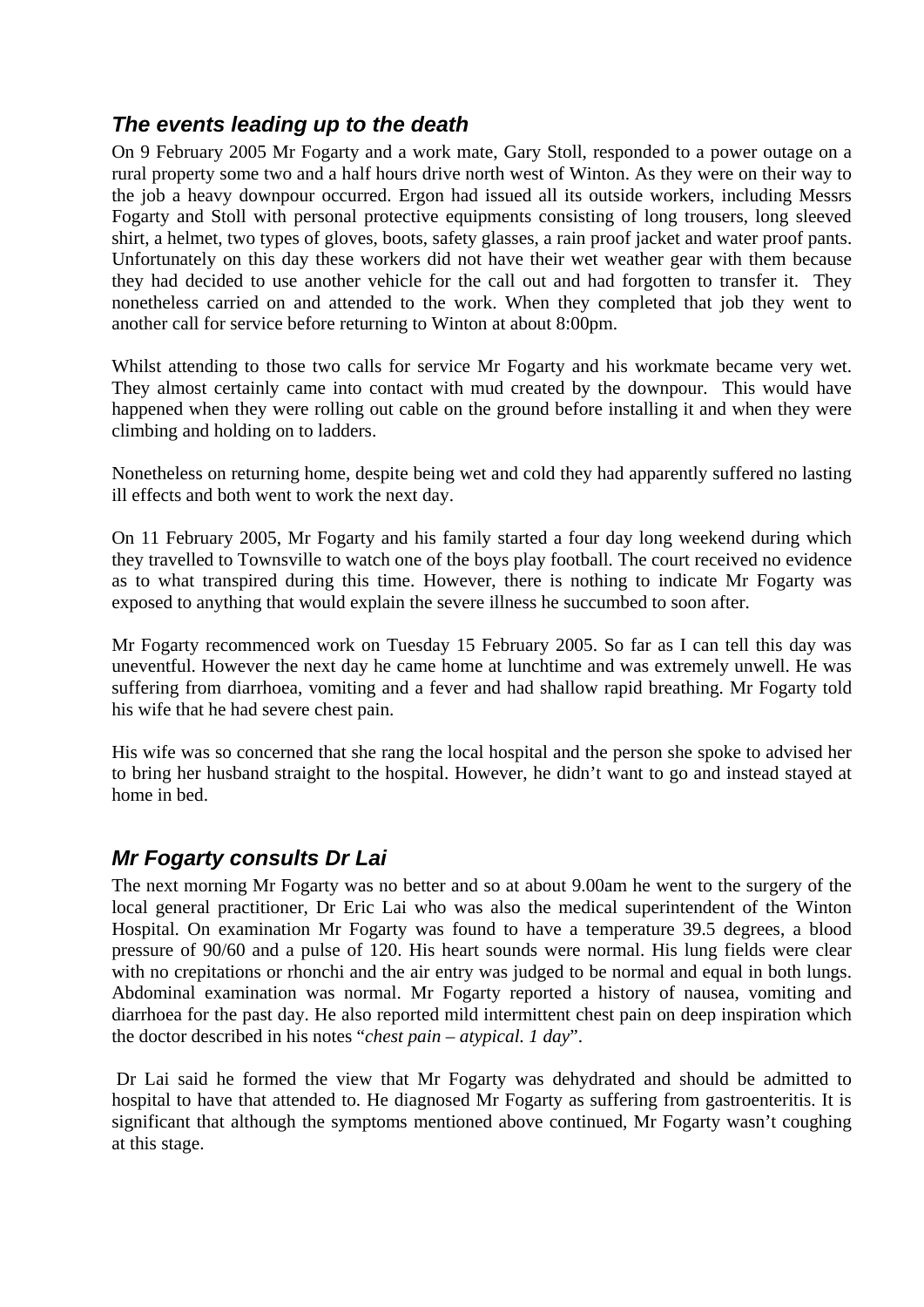# <span id="page-6-0"></span>*Mr Fogarty is admitted to hospital*

1

Mr Fogarty was examined by the registered nurse who admitted him to the hospital at 10.15 am. The general observation sheet records vital signs similar to those found by Dr Lai except his pulse rate had increased to 140 bpm and oxygen saturation was found to be  $96\%$  $96\%$ <sup>5</sup>.

An ECG was done which eliminated a cardiac cause for Mr Fogarty's chest pain and he was commenced on IV fluids to respond to his dehydration. Blood was taken for testing.

His wife says he seemed better when she visited him at lunchtime. Mrs Fogarty visited again after work and again after dinner. She says that on both occasions her husband seemed to be improving and indeed the general observations chart shows that his temperature did return to normal mid afternoon, but as night fell it retuned to 38.5 degrees and remained high through out the night.

Mr Fogarty also remained tachycardic. At midnight his blood pressure remained low at 95/65 his oxygen saturation was 96%.

In the early hours of the 18 February 2005 Mr Fogarty was still complaining of chest pain and another ECG was performed. It showed nothing of significance. In the nursing notes the chest pain is described as *"sharp nature*" and "*present on inspiration.*" It was also recorded that "*patient noticed to have dry cough, had been coughing up green sputum previous few days. Awaiting samples."*

Throughout the first twenty-four hours of his admission Mr Fogarty vomited a number of times and continued to smoke cigarettes occasionally.

Mr Fogarty was also noted to be "*shaky and flushed.*" This led the nurse making the observation to query whether he needed Valium for alcohol withdrawal symptoms.

Dr Lai saw Mr Fogarty at about 8.00 am on the morning of 18 February while doing his morning rounds. He obviously came to a similar conclusion regarding alcohol withdrawal based on the history Mr Fogarty had given of drinking approximately eight cans of beer most days. Dr Lai noted "*patient has early DTs.*" Accordingly, he prescribed diazepam (or Valium) which is a standard treatment for alcohol withdrawal and directed that the suspected alcohol withdrawal symptoms be monitored and recorded in a specific chart.

When Mr Fogarty's wife visited at around lunchtime on 18 February, she noticed him coughing sputum into a cup. This is also recorded in the nursing notes made at 2.00 pm on that day. He was coughing persistently when she returned after work and accordingly Mrs Fogarty went to see a nurse to get some cough medicine for him. Notably, however, at 2.00 pm a nurse recorded that he had "*not been complaining of chest pain this shift*."

The results of the blood tests which were taken on 17 February 2005 were reported shortly midnight by being faxed from the pathology company to Dr Lai's rooms. It is unclear when he reviewed them although Dr Lai says he thinks he saw them on the morning of 18 February.

<span id="page-6-1"></span><sup>&</sup>lt;sup>9</sup> The following narrative of what occurred while Mr Fogarty was an inpatient at the Winton hospital is taken from the medical records, the statements and oral evidence of those involved in his care. It is of considerable concern that the records appear to have been altered in some important respects. Values of vital signs seem to have been changed and some accounts were not written up until hours after the events. Some oral drug orders were only recorded *post facto.* I was not able to establish how this happened in all cases and it leaves some doubt as to the accuracy of some of the records.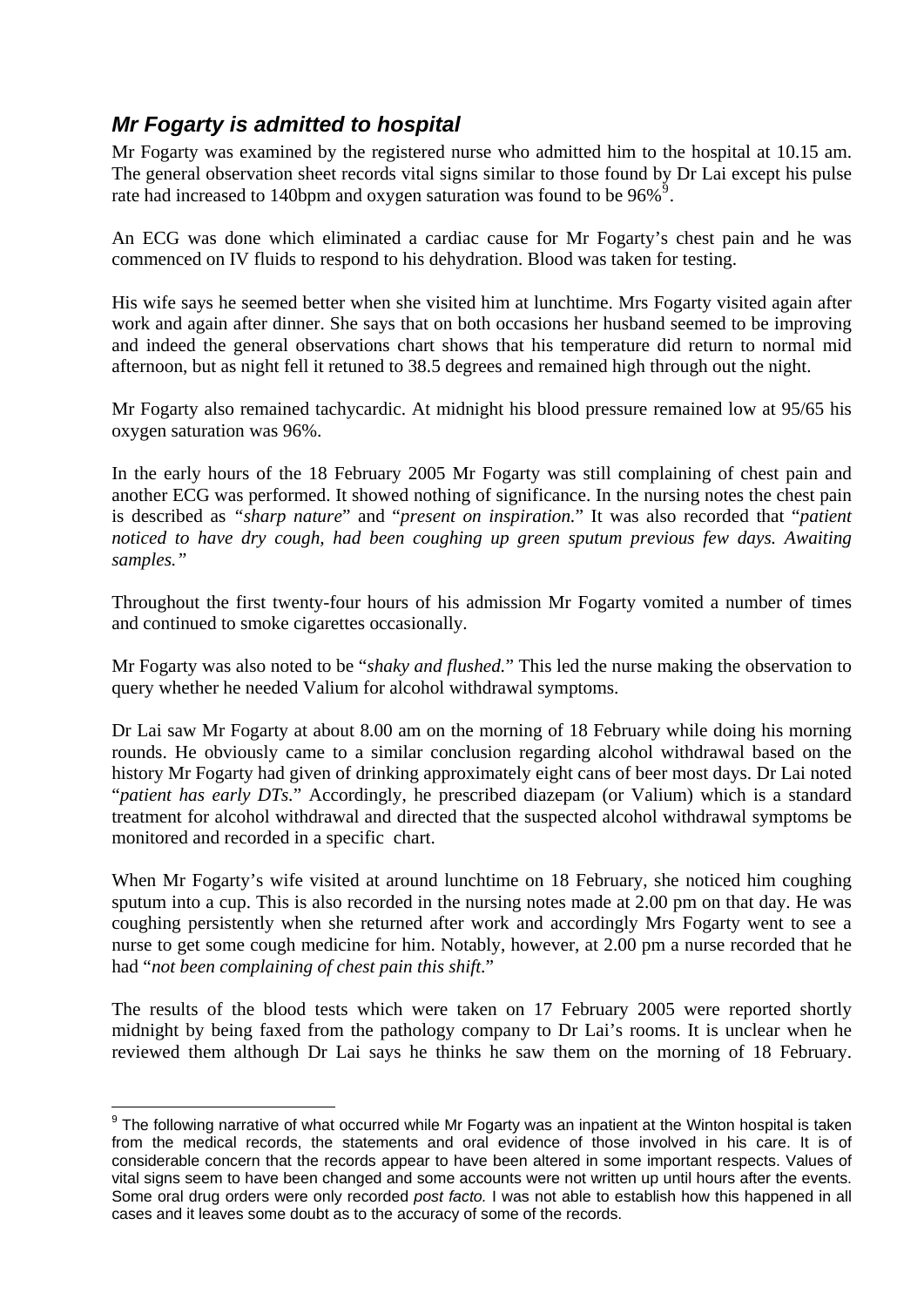Significnatly, they showed a white cell count of 13.7 including neutrophils of 9.3, band neutrophils, metamyelocytes of 0.82 and myelocytes of 0.41.

Dr Lai gave evidence that those results did not cause him to revise his diagnosis of gastroenteritis. He considered them only mildly elevated.

The patient's high pulse rate and temperature were reported to Dr Lai when a nurse telephoned him at about 6.00 pm but, strangely, she did not mention and the doctor did not inquire about Mr Fogarty's oxygen saturation levels which were charted as 90% at that time.

The nurse gave evidence that Dr Lai did not like to be called unless "*it was a situation"* and that she called him on this occasion because she felt Mr Fogarty needed some sort of medical intervention. When she contacted him, Dr Lai did not seem unhappy to be disturbed but he was *"short"* and *"to the fact."*

Throughout 18 February, his second day in the hospital, Mr Fogarty's temperature was in the main above average – at 4.30 pm it was 39.9 degrees. His heart rate remained high and from 6.00pm his oxygen saturation began to decline. At midnight it was recorded as 86% and at 2.00 am on 19 February it had decreased further to 82%.

As a result of becoming concerned about Mr Fogarty's condition the senior nurse who was caring for him on the night of 18/19 February 2005 moved him to a room closer to the nursing station so that he could be monitored hourly. At about 2:00 am on 19 February 2005 the nurse placed him on pure oxygen by placing a face mask over his nose and mouth. This brought Mr Fogarty's blood oxygen saturation levels back up to 92%. He remained tachycardic.

Despite his concern about the patient, the nurse did not call Dr Lai. He said that he had been informed when he commenced at the hospital that Dr Lai did not like to be called unnecessarily and the decision as to whether to call him was a matter left up to the discretion of the nurses.

The director of nursing says that unless there was something that urgently required his attention, Dr Lai did not normally return to the hospital after his morning rounds, relying on telephone calls from the hospital for updates. She says that unless the doctor was concerned about a patient he was not in the habit of himself calling the hospital.

Throughout the early hours of 19 February 2005 Mr Fogarty became increasingly delirious and confused. It was very difficult for the nurses to manage him as he kept removing his oxygen mask and pulling out his intravenous line.

At about 5:45am Mr Fogarty was noticed to be missing from his room and accordingly the registered nurse rang the Dr Lai to advise him of this.

Mrs Fogarty says that about this time she heard a knock on the door and opened it to find her husband standing there. He came inside and said that he wanted to have a bath. She said that she was able to converse with him although he was from time to time irrational and incoherent.

She realised he was very ill and needed to go back to the hospital. He agreed so but told her he first wanted to lie down next to his young son for a while.

Mrs Fogarty brought her husband back to the hospital at about 6:15 am. He contiued to be resistant to appropriate nursing. He insisted on going outside to have a cigarette. At about 7.00 am he was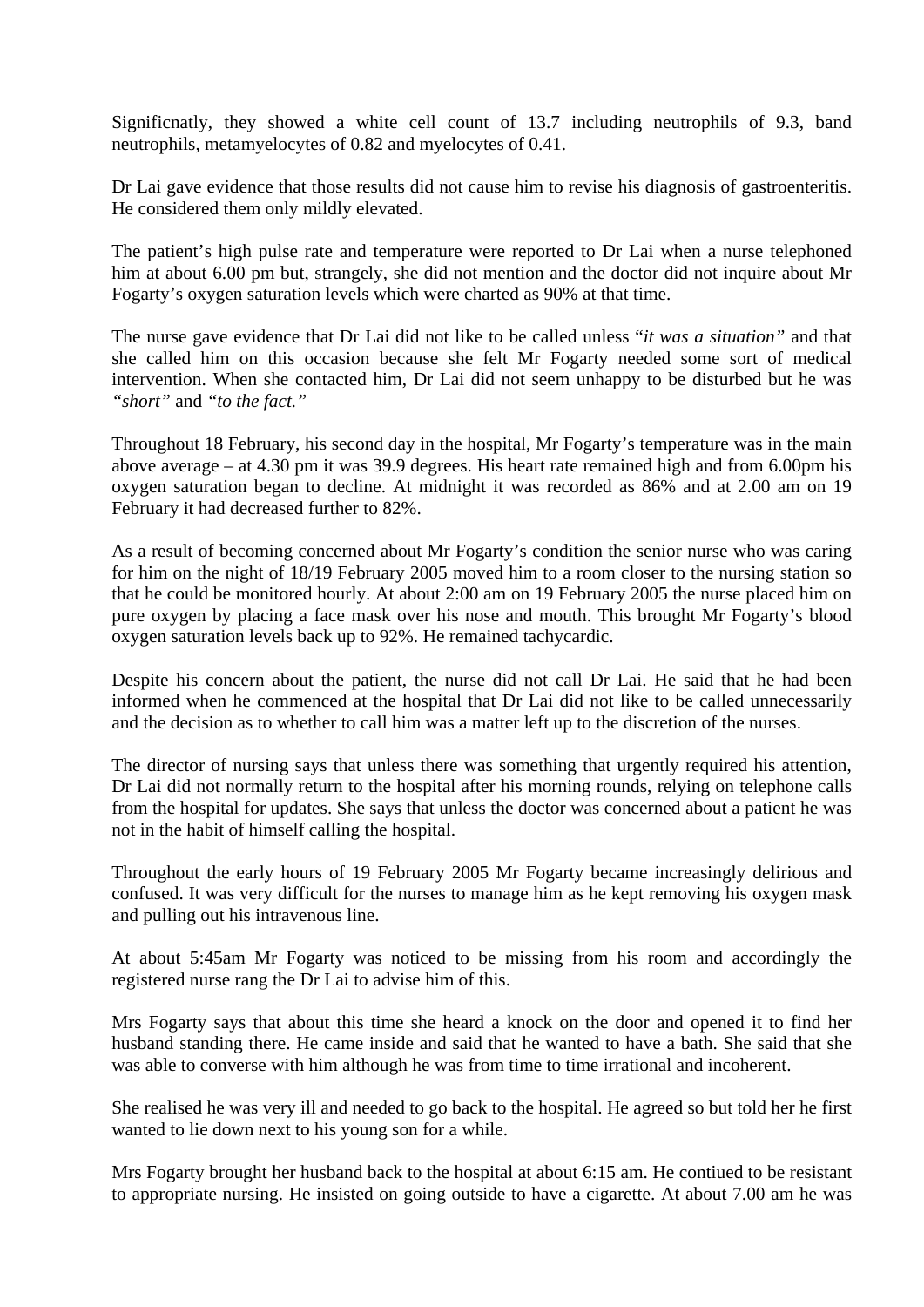<span id="page-8-0"></span>seen smoking on the veranda of the hospital by the director of nursing. She persuaded him to come back into the hospital.

## *Pneumonia is diagnosed*

Mr Fogarty was reviewed by Dr Lai at about 8:00am. On this occasion the doctor noticed that he had crepitations in both lungs. Accordingly the doctor ordered he be commenced on broad spectrum antibiotics. He was ordered Ceftriaxone, Gentamycin and Rulide. A chest x-ray was also ordered. Dr Lai spoke to Mr Fogarty's family and told them that he was very ill but that there was no reason for him to be transferred to Townsville. Dr Lai told them that the antibiotics he had prescribed should counteract the pneumonia he believed Mr Fogarty was suffering.

The director of nursing did the chest x-ray just before 9.00 am. It was apparent to her when she reviewed the film that Mr Fogarty had an extreme lung infection. She took the films over to Dr Lai's room and it seems he looked at them at around 10.15 in between seeing other patients.

The antibiotics that had been ordered at 8.00 am were not given to Mr Fogarty unit 9.50 am. The reason for the delay was not able to be ascertained. Although this almost certainly had no bearing on the outcome it was a troubling breakdown in procedures.

Dr Lai says that he realised when he saw the X-rays that Mr Fogarty was seriously ill but he believed that the antibiotics that he had ordered were the only treatment options available. He says that as the only doctor available in the town he could not leave his surgery immediately to go back to the hospital because of the urgent cases needing his attention. He says that he triaged all of these patients and postponed seeing those he felt he could safely put off; the others he either dealt with immediately or told them to come up to the hospital to see him later in the morning.

After receiving at least two calls from the hospital advising of the difficulty the nurses were having in responding to Mr Fogarty's severe agitation, Dr Lai came back to the hospital to review him at about 11:30am. He noticed the patient was still very agitated and confused and the nurses were having difficulty keeping the oxygen mask on him. Dr Lai noted that his oxygen saturation were between 80 and 90% when he was taking 100% oxygen and that he had a very high respiratory rate of between 40-50 breaths per minute. Mr Fogarty remained tachycardic with a heart rate of about 130 beats per minute.

The doctor formed the view that he should be given sedatives to make it easier to nurse him. He was therefore given chlorpromazine and diazepam.

Dr Lai consulted with the Royal Flying Doctor Service and it was agreed that he should be evacuated to Townsville for more expert intensive care treatment.

Because of his continued agitation Mr Fogarty was given more sedatives including on this occasion midazolam. His medication during this period was as follows:

11.25 am – chlorpromazine 50 mg IV 11.45 am – midazolam 5 mg IV 12.00 midday - midazolam 3 mg IV 1:00pm or 1:25pm - midazolam 5 mg IV

During this time Mr Fogarty continued to deteriorate. At 11.45 am his oxygen saturation was only 66% on room air and that only improved to 80% on oxygen when the mask could be kept on.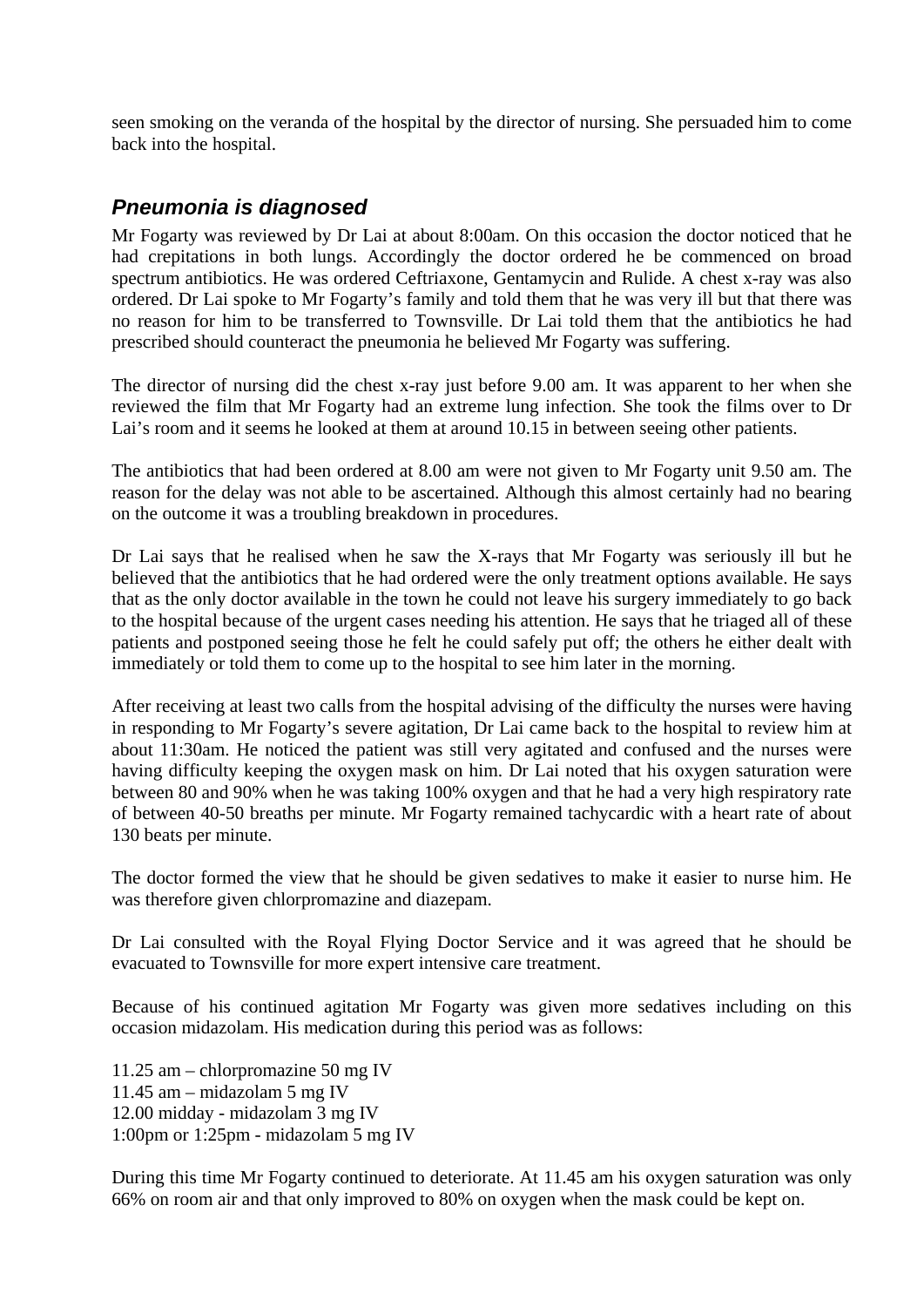<span id="page-9-0"></span>At midday Dr Lai spoke to an intensivist at the Townsville hospital and requested that he arrange for the Royal Flying Doctor Service to attend to fly Mr Fogarty to Townsville.

By 1:00 o'clock it was apparent that Mr Fogarty was in severe respiratory distress and required suction to clear his airways. His oxygen saturation was down to 70% and he was showing signs of peripheral circulatory failure. Dr Lai decided to intubate Mr Fogarty to secure his airway. This occurred at 1:23pm. Mr Fogarty was given an unspecified dose of Scoline to assist with this procedure. The nasotracheal tube was introduced and checked to be in place with good air entering both lungs. However he almost immediately underwent a cardiorespiratory arrest and at 1:29pm CPR was commenced. It was unsuccessful and at 1:47pm Mr Fogarty was pronounced dead.

Mr Fogarty's wife and other family members were at the hospital for most of the morning. I have no doubt they were very distressed by what they witnessed as Kevin became delirious and struggled for breath. I offer them my sincere condolences to them.

### *Autopsy and expert opinion as to cause of death*

On 22 February 2005 an autopsy was performed on Mr Fogarty's body by Dr Krause a pathologist and government medical officer. In his report and in the evidence he gave to the court, Dr Krause confirmed that the examination of Mr Fogarty's lungs indicated that they had been infected for "*maybe as long as a few days*" but probably not longer. On the other hand he considered that the lesions on the kidney and prostate appeared to have been there "*probably roughly a week perhaps longer*".

He attempted to grow cultures from samples taken at autopsy in order to identify the organism responsible for the sepsis. No identifiable organisms that may have been responsible were produced.

Dr Norton, the Director of Microbiology at the Townsville Laboratory of Queensland Health Pathology Services, was sceptical of the diagnosis of Melioidosis in the circumstances where no organism had been cultured successfully. He considered that other possibilities included staphylococcal and pneumococcal as these organisms can be difficult to culture if the patient has been treated with any antibiotics. Melioidosis on the other hand is less affected by board spectrum antibiotics and is likely to be able to cultured post mortem.

Dr Krause expressed the view that the reaction pattern in the infected tissue that he examined was quite different to what one would normally see with a staphylococcal or pneumococcal infections. In his view the necrotic changes were more consistent with what one would expect to be caused by burkholderia pseudomallei the bacteria which cause Melioidosis.

There was also evidence of alcohol induced liver disease. This is relevant as alcohol abuse is known to predispose the patient to Melioidosis infection.

I also received evidence on this issue from Professor Bartholomew Currie, the Head of Tropical Emergency and Infectious Diseases at the Menzies School of Health Research in Darwin. He is an acknowledged Australian expert on Melioidosis.

In Professor Currie's opinion it is not uncommon for melioidosis serology to be negative with recent infections. And while he would expect about 80% of blood cultures taken from severe melioidosis sufferers to result in a positive reading for the relevant bacteria the fact that blood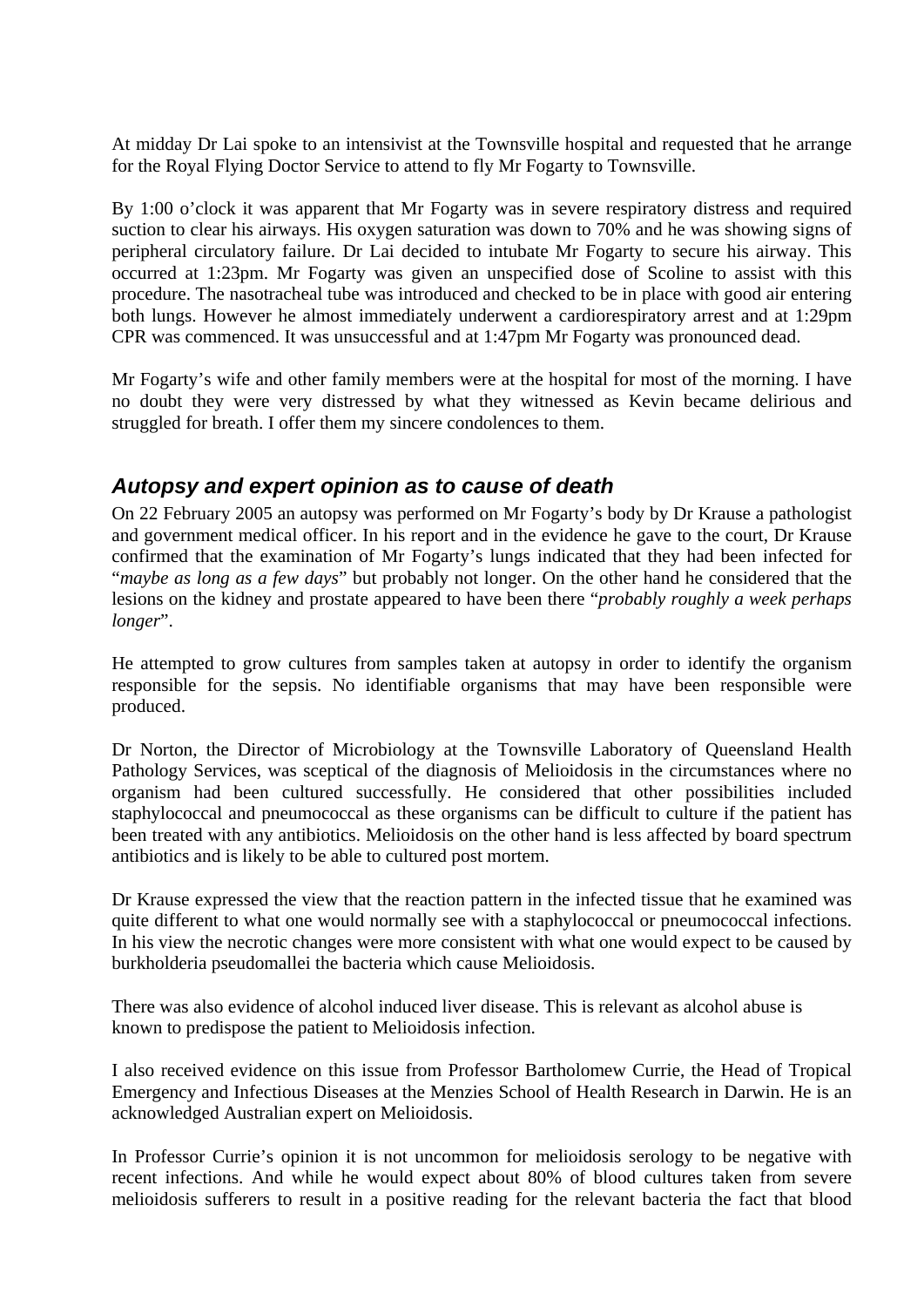<span id="page-10-0"></span>cultures did not produce the burkholderia pseudomallei bacteria in this case did not convince him that Mr Fogarty did not die of melioidosis. On the contrary Professor Currie's opinion was that this was the cause of death and he had a particular regard to the histological changes, specifically the nature of the necrosis seen in Mr Fogarty's kidneys and prostate.

# **Findings required by s45**

I am required to find, as far as is possible, who the deceased was, when and where he died, what caused the death and how he came by his death. I have already dealt with this last issue, the manner of the death. As a result of considering all of the material contained in the exhibits and the evidence given by the witnesses I am able to make the following findings in relation to the other aspects of the death.

**Identity** – The deceased person was Kevin Edward Fogarty

**Place of death** – He died at the Winton Hospital in central western Oueensland

**Date of death** – Mr Fogarty died on 19 February 2005

**Cause of death** - He died from community acquired pneumonia as a result of a melioidosis infection which probably invaded his system as a result of exposure to mud in the work place.

# **Concerns, comments and recommendations**

Section 46 provides that a coroner may comment on anything connected with a death that relates to public health or safety, the administration of justice or ways to prevent deaths from happening in similar circumstances in the future.

That requires the coroner to consider whether the death under investigation was preventable or whether other deaths could be avoided in future if changes are made to relevant policies or procedures.

The circumstances of Mr Fogarty's death, in my view, raise the following issues for consideration from these perspectives:-

- Did Ergon take all reasonable steps to protect its workforce from the risks of contracting melioidosis?
- Would any changes to Ergon's practices reduce the likelihood of similar deaths occurring in future?
- Did Mr Fogarty receive a reasonable standard of care when he was a patient at the Winton Hospital?
- Would any changes to the policies or procedures of the Winton Hospital and similar health care facilities reduce the likelihood of similar deaths occurring in future?

# *Did Ergon take reasonable steps to protect its workforce?*

The evidence indicates that Mr Fogarty was issued with a rainproof jacket, waterproof pants and gloves. He did not wear them on the day that it seems likely that he contracted the infection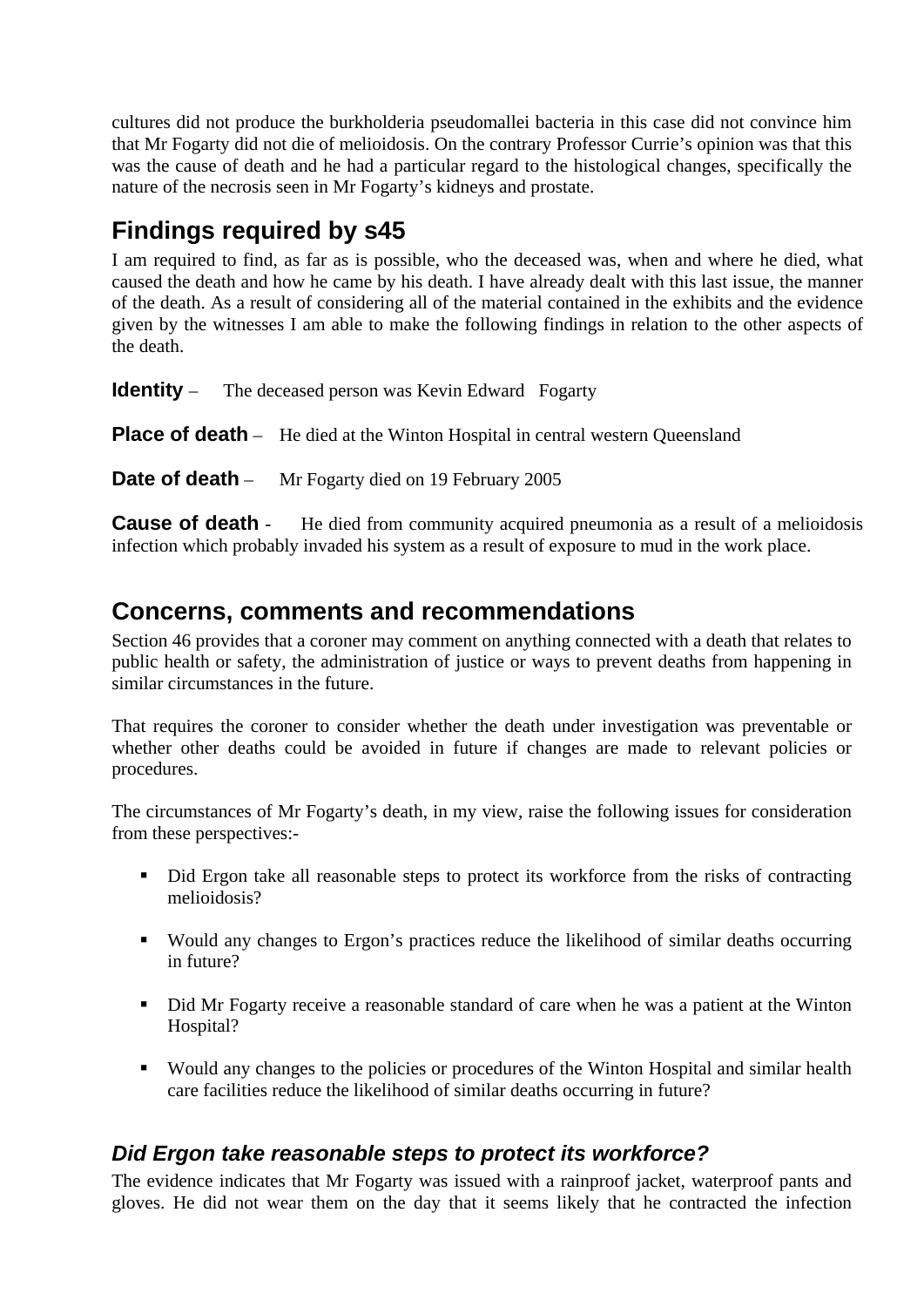<span id="page-11-0"></span>because he left them in another vehicle. Ergon cannot be held responsible for this; certainly no one directed Mr Fogarty to continue without that apparel. Rather, it is a testament to Mr Fogarty's commitment to his work that notwithstanding his failure to have access to the gear he nonetheless continued with the job in the inclement conditions. He obviously knew how important it was for remote rural dwellers to have their electricity supply restored as soon as possible.

The occupational health and hygiene manager for Ergon Energy, Ms Anne Slack, commenced her role in 2004 and was on maternity leave at the time of Mr Fogarty's death. She gave evidence that prior to Mr Fogarty's death information concerning the risk of melioidosis had not been disseminated to Ergon employees. Since Cyclone Larry in 2006, information concerning this risk has been disseminated to tropical areas but not the central west because it has not been identified as a risk faced by outdoor workers there.

Mr Anthony Henkst was the area operations manager for Ergon at the time of Mr Fogarty's death. He gave evidence that safety meetings would occur approximately every two months in the district depots. Tropical diseases were not discussed at those meetings. More recently however flyers on tropical diseases, including melioidosis have been issued by Ergon to its workers but he could not recall any discussion about the issue at any meeting he had attended.

Mr Jeffery Bowes was in February 2005 the manager for regional services. He is now the acting general manager of operations north for Ergon. He gave evidence that in February 2005 he was unaware of melioidosis and consequently he had no reason to conduct any investigation into whether Mr Fogarty's death may have been caused or contributed by anything that occurred in his workplace.

### *Are any changes needed to Ergon's work practices or policies?*

As it has been mentioned already, Melioidosis is contracted via exposure to a specific aerobic bacterium which usually lives deep in the soil but which can be flushed out by heavy rain

The Winton region is within the endemic area of melioidosis. It is likely that Ergon workers will on occasions unavoidably come into contact with mud. However if they are made aware of the risk this poses, it is likely that they will take steps to avoid contact when that is possible and/or monitor their health subsequent to such exposure so that if they contract melioidosis it is more likely to be speedily diagnosed.

I do not consider benignly sending around flyers or pasting of posters on meal room walls is likely to achieve this. I am sure that Ergon more actively manages the risk of physical injury in the workplace; I am of the view that they need to give greater prominence to the risk of contracting tropical diseases.

### **Recommendation 1 - Workplace education risk of melioidosis**

*I recommend that Ergon Energy Ltd proactively educate their workers as to the risk of contracting melioidosis and other tropical diseases in the workplace. I recommend that it review the information provided to workers in relation to these issue and give due consideration to how workers can be encouraged to actively engage with that information.* 

# *Did Mr Fogarty receive a reasonable standard of care?*

Mr Fogarty did not receive any antibiotics until he had been in hospital for 48 hours. He died four hours later. These facts raise for consideration whether his condition was adequately monitored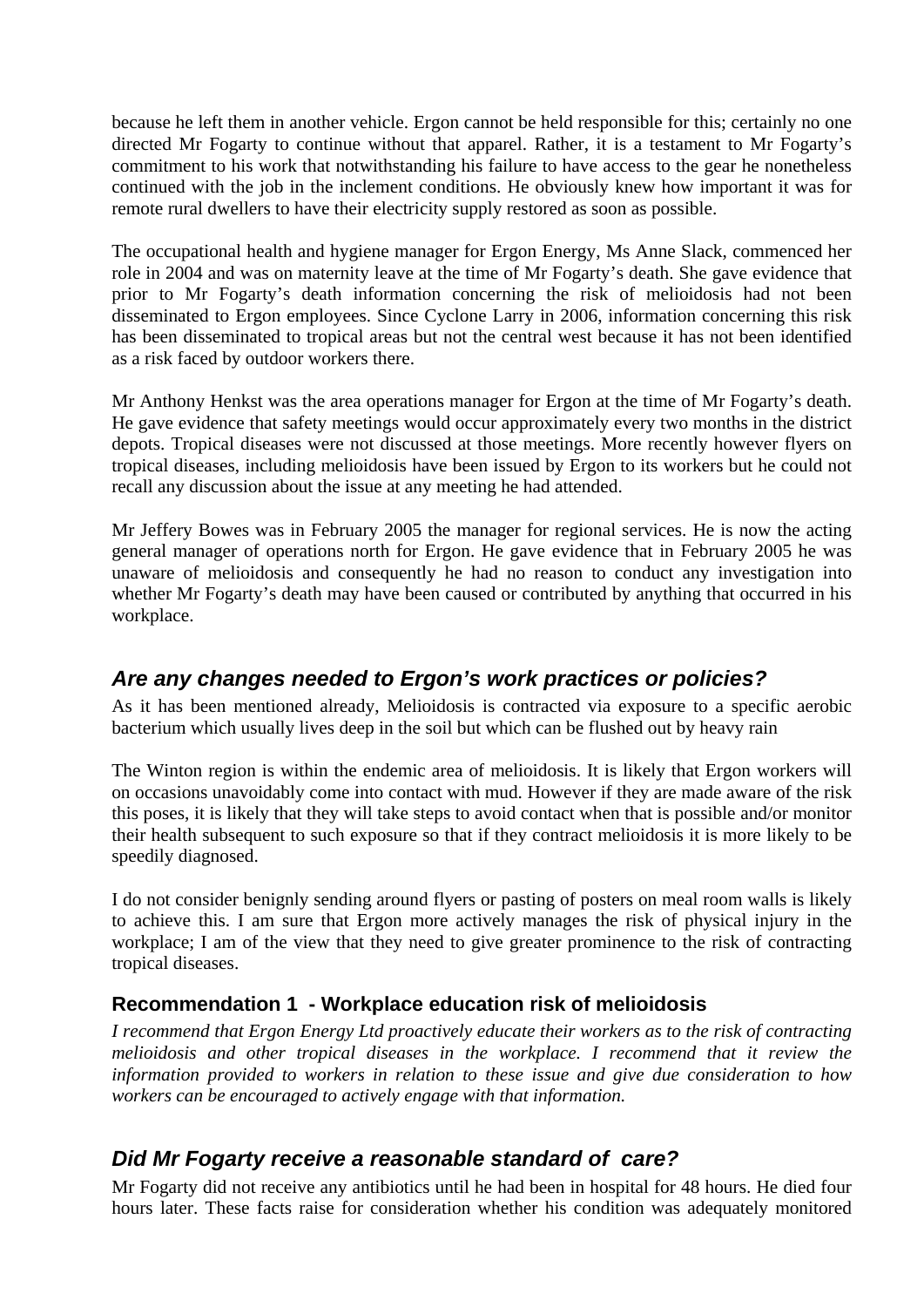<span id="page-12-0"></span>and whether the diagnosis of pneumonia was unduly delayed. They also prompt inquiry as to whether he would have survived had he been evacuated to Townsville.

In considering these issues I have been greatly assisted by the independent expert evidence given by Dr Norton, the Director of Microbiology at Queensland Health's pathology laboratory in Townsville, Dr David Symmons, a senior staff specialist in emergency medicine at the Townville Hospital, Professor Bart Currie an infectious diseases physician at Royal Darwin Hospital and Head of the Tropical and Emerging Infectious Diseases Division of the Menzies School of Health Research and Dr John Raftos, a senior specialist in emergency medicine at St Vincent's, Sutherland, and Sydney Hospitals and a Senior Lecturer in Medicine at the University of NSW.

In critiquing the standard of care provided to Mr Fogarty it may be convenient to look separately at the initial diagnosis, the subsequent treatment and finally, the management of the emergency in the final hours of Mr Fogarty's life.

#### **Initial diagnosis**

Dr Lai gave evidence that he was not aware at the time of Mr Fogarty's death that melioidosis was endemic to the Winton area and he had not previously treated the disease. He did say however, that he had treated many cases of community acquired pneumonia, averaging two to three patients per month in winter.

He said that when he examined Mr Fogarty on the morning of 17 February 2005 he formed a diagnosis of gastroenteritis. He said that as his examination of Mr Fogarty's chest was clear he did not consider pneumonia as a differential diagnosis. The notation of "*atypical chest pain*" was a reference to a possible cardiac cause and it was for that reason that he ordered an ECG. He did not believe that the chest pain that Mr Fogarty described was pleuritic in nature even though he described it that way in the letter he wrote the morning of 19 February 2005 when he was preparing to transfer Mr Fogarty to Townsville. He said that description was informed by what he then knew of Mr Fogarty's condition.

Dr Raftos was of the view that Mr Fogarty may have already been in septic shock when he presented on 17 February and that Dr Lai was unwise to rely on his examination of the patient to exclude pneumonia. He considered an x-ray should have been taken that day because only a small proportion of patients who have pneumonia present with symptoms that can be identified by clinical signs on chest examination. He said in his experience between 60 and 80% of people who are later shown to have pneumonia have normal chest examinations.

Professor Currie was not as critical. He agreed that if someone complained of pleuritic chest pain this would make him think of a chest infection. However he also acknowledged that general aches and pains associated with gastroenteritis might cause someone to mention chest pain. Generally he was not inclined to think a chest x-ray was necessarily indicated on the morning of 17 February 2005 and indeed in his view it was possible the chest x-ray taken then would have been clear having regard to the manner and speed in which melioidosis develops.

Dr Symmons said he would not have ordered a chest x-ray on the basis of Mr Fogarty's initial presentation but he agreed that a chest x-ray would be of assistance when settling a differential diagnosis where there are a number of competing possibilities.

#### **Subsequent treatment**

Nor did Dr Lai consider that the symptoms he observed when he examined Mr Fogarty again at 8.00 am on 18 February were indicative of pneumonia. He said his assessment in this regard was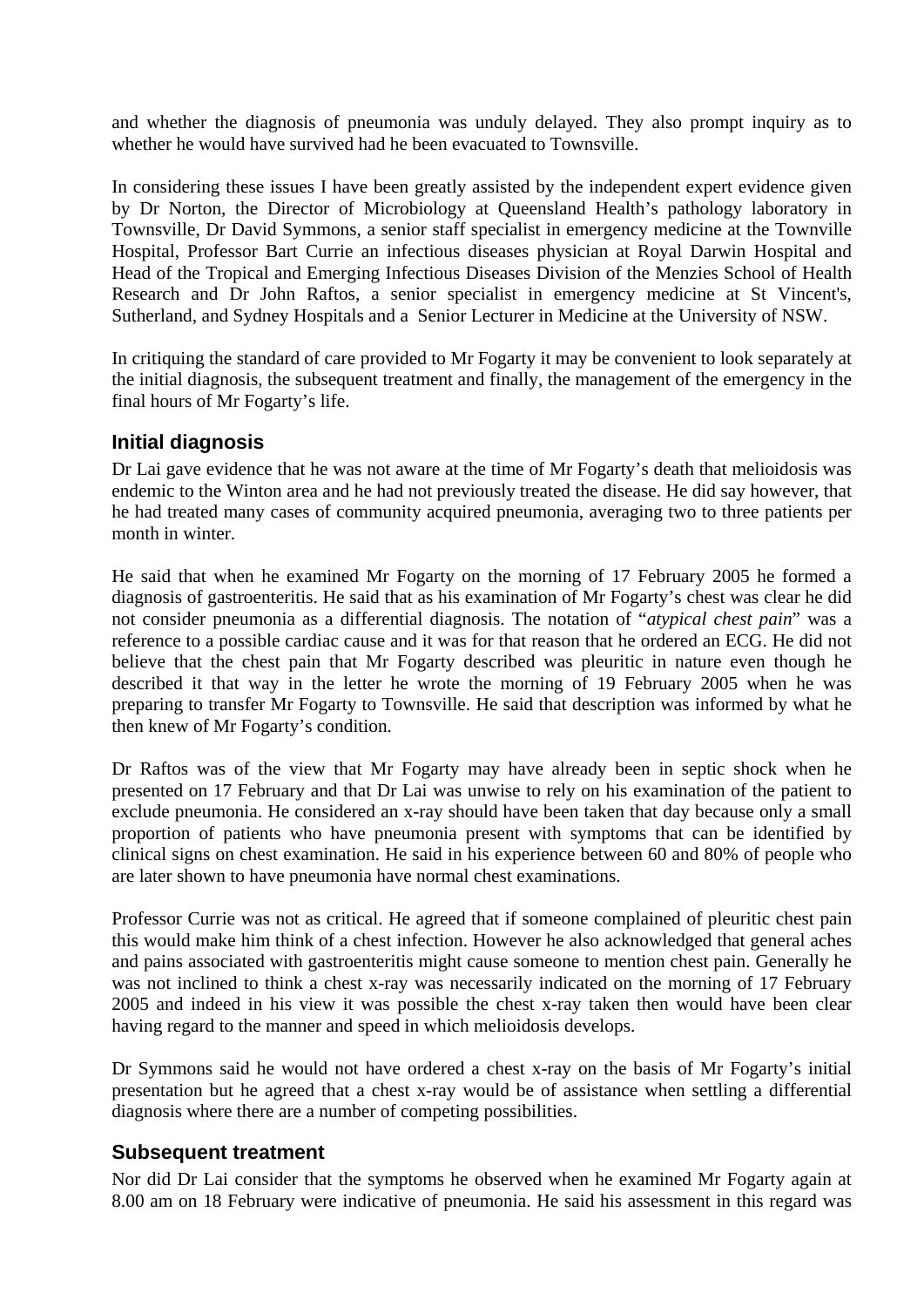based on an absence of respiratory distress or typical crackling sounds in Mr Fogarty's chest. He said as a consequence of Mr Fogarty's chest being clinically clear on examination at that time the notes indicating earlier chest pain and a history of coughing green sputum did not cause him to reassess his previous diagnosis. At that stage he still considered that Mr Fogarty was suffering from gastroenteritis and alcohol withdrawal syndrome. He considered that as Mr Fogarty's blood pressure had improved and as his temperature was not as high as it had been on admission, he was on "*on the right path*".

Dr Lai said that if he had been notified on the evening of 18 February that Mr Fogarty's oxygen saturation levels were down to 90% he would have returned to the hospital and looked further into the symptoms which had been charted during that day.

Dr Lai denied giving any instructions that nursing staff at the hospital were not to call him if they were concerned about a patient although he agreed he was "*business-like*" on the phone. He acknowledged there were no guidelines in place stipulating when he should be contacted although he referred to the existence of a primary clinical care manual.

Dr Lai conceded that he was not aware of the significance of the presence of neutrophils, band neutrophils, myelocytes and metamyelocytes in the blood serology. He agreed that in retrospect these were indicates of pneumonia.

He also agreed that by 6.00 pm on the afternoon of 18 February, given the presence of these bodies in the blood, the fall in the oxygen saturation level to 90%, the fact that Mr Fogarty was still febrile and had a productive cough, pneumonia was the most likely diagnosis.

He said that had he been told all of these things he would have ordered a chest x-ray to be performed. He was unable to explain why he did not enquire about the oxygen saturation levels when the nurse spoke to him at 6.00 pm and gave him information about the other vital signs.

Dr Raftos was of the view that the observations on the afternoon of 18 February, particularly the oxygen saturation of ninety percent was something that should have been brought to the attention of Dr Lai by nursing staff. He was of the view that the hospital should have guidelines to stipulate when nursing staff are to contact a doctor. For example he suggested that if the heart rate is above 100 beats per minute, blood pressure below ninety systolic or oxygen saturation below ninety percent guidelines should require the nursing staff to contact a doctor.

Dr Raftos was of the view that throughout the management of this patient Dr Lai failed to give appropriate weight to the history of chest pain, and the notations concerning the production of green sputum.

Dr Raftos did not dispute that an initial diagnosis of gastroenteritis was reasonable; more his opinion seems to be that a differential diagnosis of pneumonia should have been maintained and considered as the case progressed.

Dr Raftos agreed with the other experts that the white cell count on the blood serology report was mildly high but not dramatically so. It was his view that the presence of myelocytes and metamyelocytes was indicative of the presence of a very serious infection – consistent with community acquired pneumonia. In his second written report Dr Raftos was adamant that these results were inconsistent with gastroenteritis, although when he gave evidence he conceded it was possible that such an infection could, in some cases, cause similar blood results.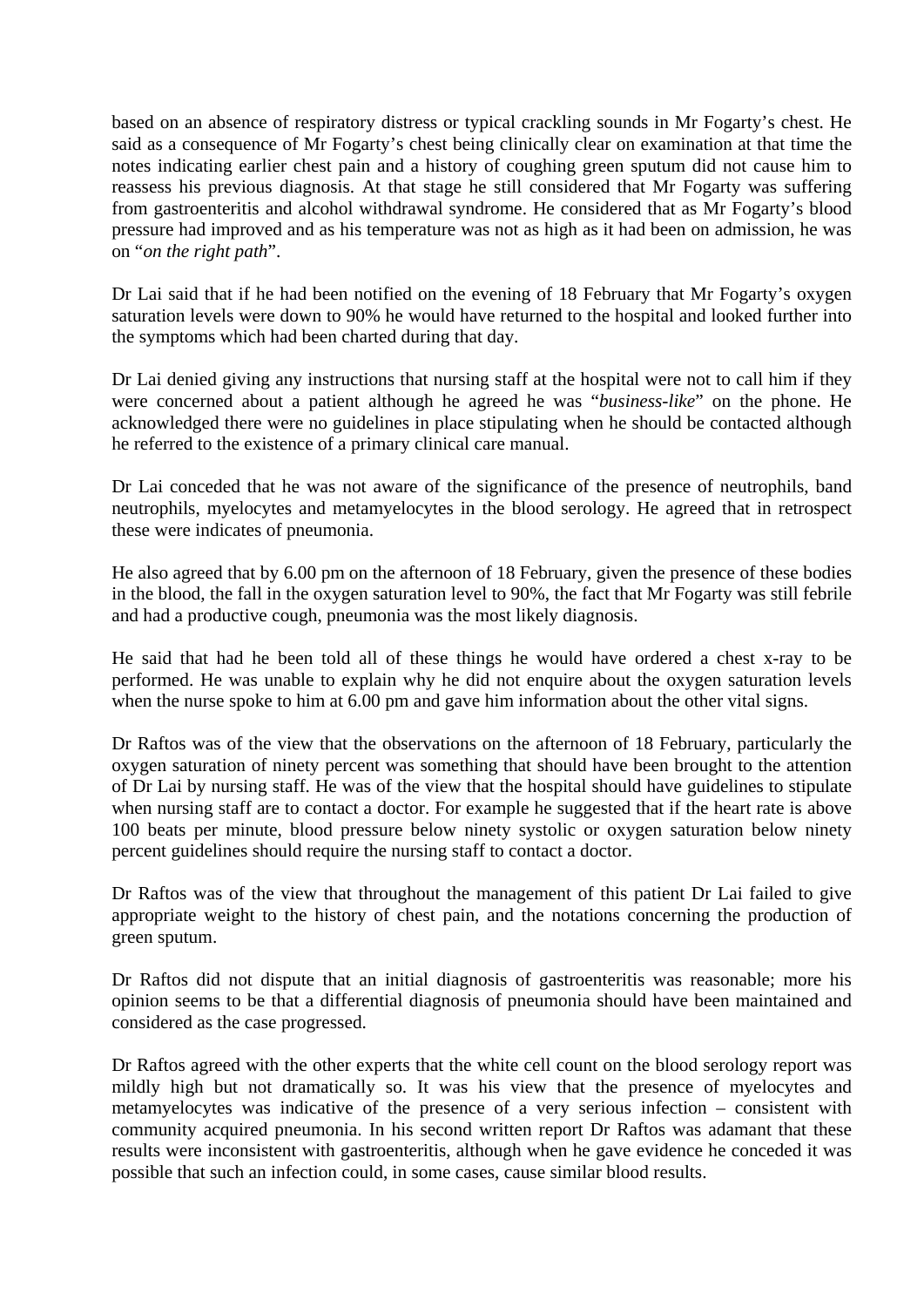Professor Currie considered that the white blood cell count was not inconsistent with gastroenteritis although the myelocytes and metamyelocytes were suggestive of a more severe infection.

Professor Currie did not consider Mr Fogarty was in septic shock on the morning of 17 February 2005 but that there was a progressive sepsis developing during 18 February 2005 and the evening of 18 and 19 February 2005.

He agreed with Dr Raftos that 90% oxygen saturation represented a desirable intervention level for further treatment and that when the saturation fell as low as 82% it should have caused serious concerns that the patient was substantially unwell.

Professor Currie was of the view by 6.00 pm on 18 February 2005 there was a significant indicator of the emergence of pneumonia and that the appropriate clinical course at that stage would have been to begin antibiotics. He would also have undertaken a chest x-ray at that stage.

Professor Currie indicated that had Mr Fogarty received appropriate melioidosis specific care on the evening of 18 February 2005, including admission to an intensive care unit and appropriate antibiotic treatment his chances of survival would have been greatly increased, albeit he still would have faced a 50% mortality risk. He thought that antibiotics alone on the evening of 18 February 2005 would not have made any difference although it may have "*bought a little more time*". The critical factor was diagnosis of melioidosis which would usually taken twenty four to thirty six hours by way of serology or the growing of cultures.

Dr Symmons said if he was caring for a patient with continuing chest pain and a cough producing green sputum, when the patient's oxygen saturation fell below 90% he would order a chest x-ray. When it was pointed out that these circumstances prevailed at 4:30 am on 18 February he indicated that he believes an x-ray taken at that time would have shown some pathology of pneumonia.

Dr Symmons agreed that the presence of myelocytes and metamyelocytes in the blood report indicated the presence of sepsis but that it was not inconsistent with gastroenteritis.

Dr Norton considered that the important aspect of the treatment was the time at which Dr Lai became aware that Mr Fogarty was breathless, coughing up green sputum and suffering pleuritic chest pain. He considered that this constellation of symptoms pointed to a condition that should have taken precedence over nausea, diarrhoea and vomiting. He agreed that confirmation bias may have contributed to Dr Lai failing to revise his initial diagnosis.

Dr Norton was of the view that towards the evening of 18 February 2005 it should have been recognised that things were not going as would be expected of a patient suffering gastroenteritis. He said that if Mr Fogarty had presented at the Townville Hospital with the symptoms he was displaying on the evening of 18 February, he would presume that melioidosis may be involved and order antibiotics that would counter it – Meropenem and Bactrim.

All of the experts who gave evidence in relation to the matter agreed that the management of Mr Fogarty was made more complex by the overlying alcohol withdrawal process he was most certainly undergoing. They also agreed that there were confusing aspects of the case; for example, that Mr Fogarty felt well enough to continue smoking right through to the morning of 19 February and that only six or seven hours before he died he was able to walk over a kilometre to his home.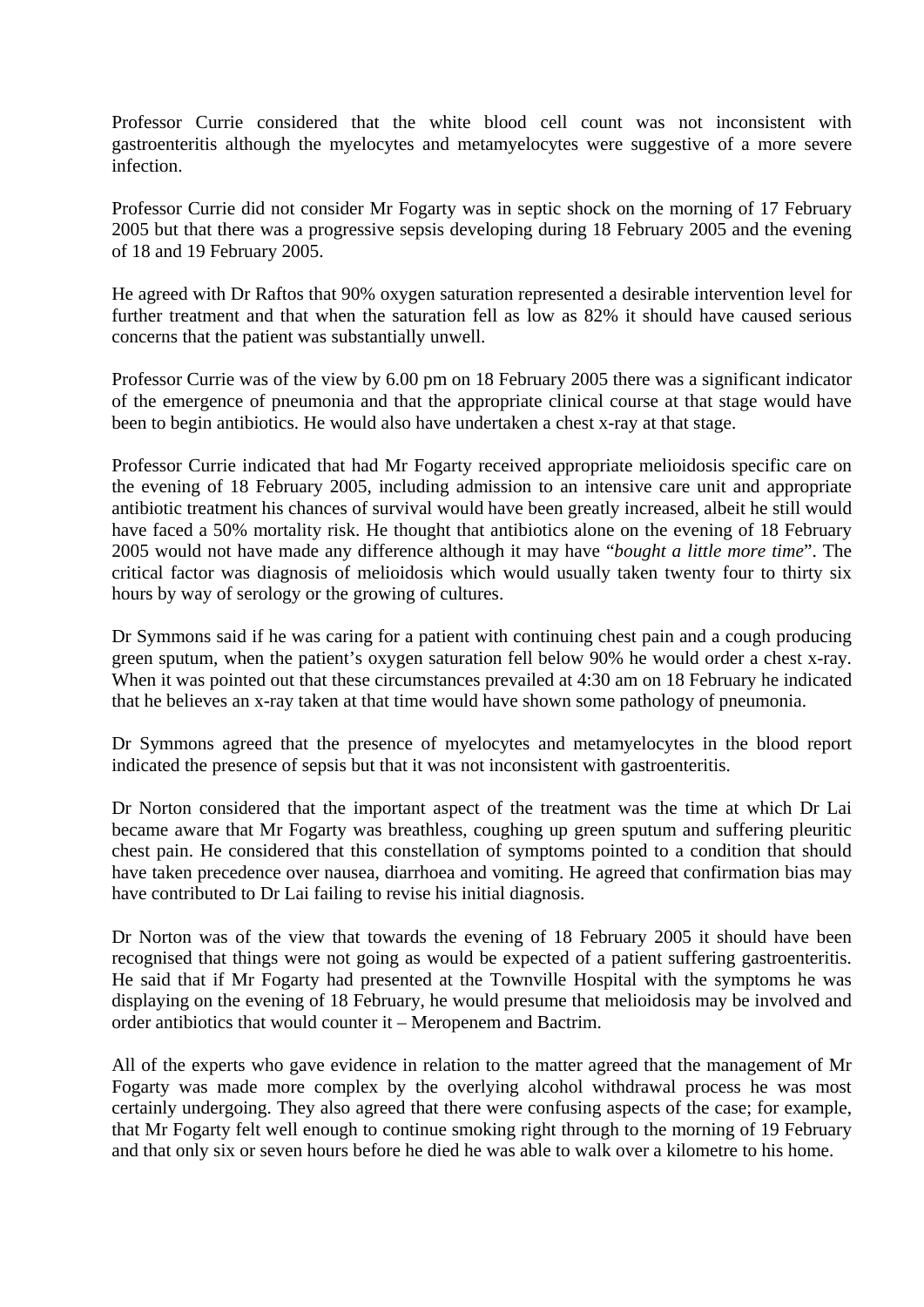#### <span id="page-15-0"></span>**Emergency management**

Dr Lai's evidence was that when he examined Mr Fogarty on the morning of 19 February, he quickly concluded that he was likely to be suffering from community acquired pneumonia even before he saw the x-ray. Dr Lai said that he had in the past treated such a condition with antibiotics with good outcomes. He acknowledges however, that when he saw the x-ray he realised Mr Fogarty's condition was more serious than he had previously thought and it is for this reason he began exploring the possibility of evacuating Mr Fogarty to Townsville.

Dr Lai defended his decision to sedate Mr Fogarty on the morning of 19 February on the basis that the staff would not have been able to maintain him on pure oxygen without taking this course. He acknowledged the risk that sedation would depress respiration but considered on balance its positive effects outweighed the negative.

Dr Lai was hesitant to intubate because he had only done the procedure about once a year and thought that if he could through sedation manage to keep the oxygen mask on Mr Fogarty they would be able to get him to Townsville without intubation. Dr Lai says that it was only when Mr Fogarty began to exhibit signs of peripheral circulatory failure did he realise that intubation was unavoidable.

Dr Lai explained his failure to request an RFDS extraction until approximately midday despite the low oxygen saturation levels from 6.00 am onwards on the basis that he wanted to see whether the antibiotics and the pure oxygen would make a difference to his situation.

He said that he took some comfort when he observed Mr Fogarty having a cigarette shortly after 8.00 am on 19 February as the doctor was leaving the hospital to attend his clinic.

Dr Raftos was of the view that Mr Fogarty should not have been given the sedatives that he was prescribed on the morning of 19 February without him first being intubated as there was too great a risk that they would suppress his respiration.

Dr Raftos conceded that Mr Fogarty should have been intubated when his oxygen saturation dropped below ninety percent.

Dr Raftos considered the situation confronting staff at the Winton Hospital would have been difficult to manage even in a modern well equipped city hospital. He was adamant however, that he would have intubated Mr Fogarty well before his oxygen saturations got as low as eighty two percent.

Professor Currie did not believe the delay of one hour and fifty minute between the antibiotics being prescribed and their being given made any material difference to the outcome. Professor Currie emphasised the difficulty in diagnosing melioidosis in remote rural towns such as Winton with limited health care resources.

Dr Symmons said that he did not consider that the giving of sedation was excessive without intubation. He said that patients with a reasonable level of alcohol use tend to be very tolerant to sedatives. Having said that, he said that had he been present he would have intubated Mr Fogarty early on the morning of 19 February but that it was a difficult procedure and he could understand why Dr Lai would have been reluctant to do so. He considered that given Dr Lai's lack of expertise he could understand the doctor avoiding intubation as long as Mr Fogarty was maintaining saturation above 80%.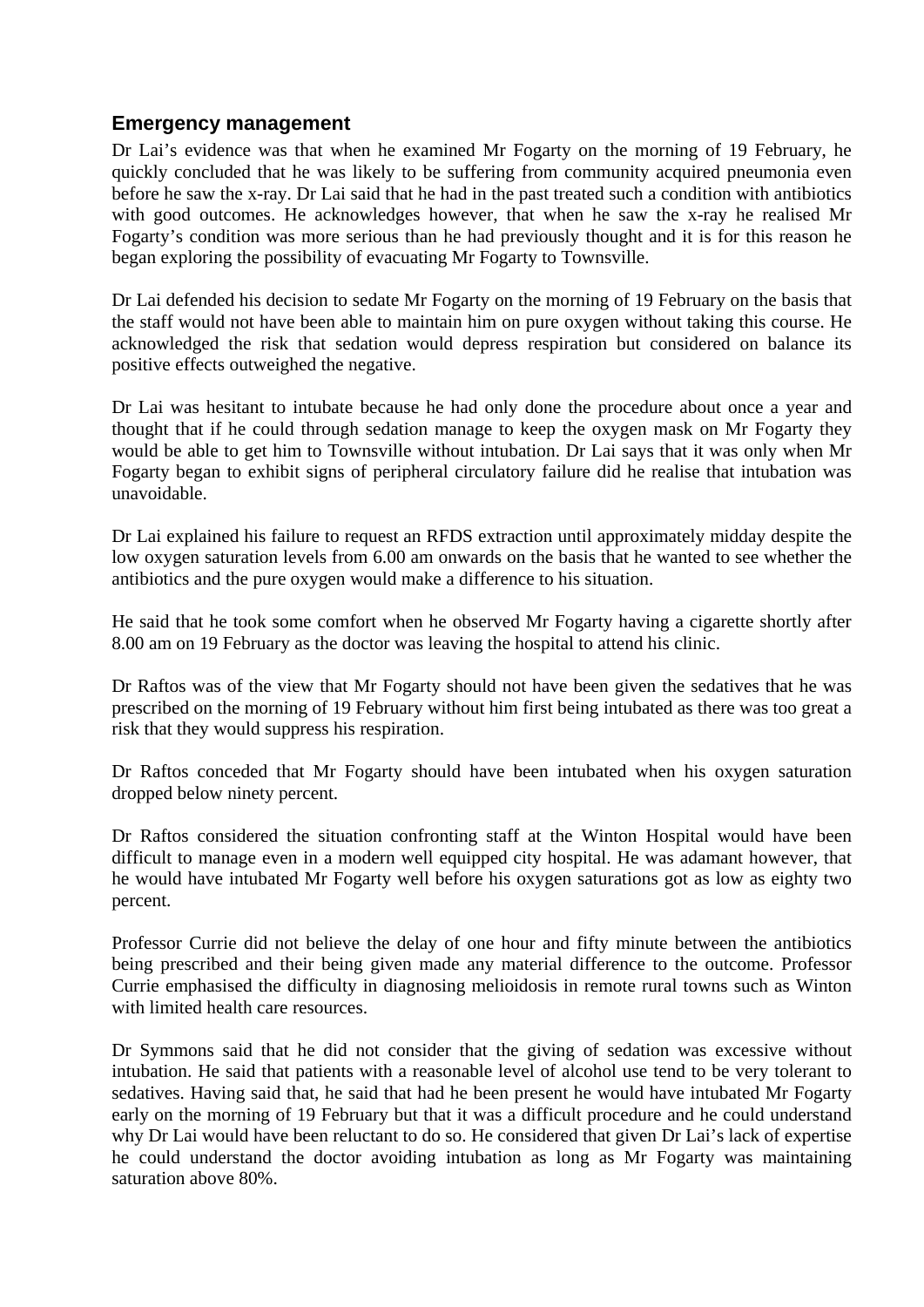<span id="page-16-0"></span>Dr Symmons when apprised of the low oxygen saturation figures on the morning of 19 February 2005 said that he considered Dr Lai should have called for RFDS support sooner than he did. He agreed that Mr Fogarty was an appropriate candidate for evacuation by the Royal Flying Doctor. He said however, it is likely that Mr Fogarty would have received the same antibiotic treatment at Townsville as he received at Winton.

All of these specialists agreed that absent the diagnosis of melioidosis, the antibiotics given were an appropriate response to the community acquired pneumonia. As has been mentioned, however, Dr Norton suggests that once the presence of CAP is established in a patient living in the tropics, melioidosis should be presumptive diagnosis until tests could exclude it.

# *Findings and recommendations concerning medical care*

I do not consider that it can be proven that had Dr Lai more closely monitored Mr Fogarty and caused him to be transferred to Townville on 18 February he would have necessarily survived: he was severely infected with virulent bacteria. However, it would certainly have increased his chances of surviving. It is therefore necessary to consider why this didn't happen.

As a result of considering the above analysis I consider the evidence enables me to make the following findings and recommendations:-

## **Lack of medical intervention**

Dr Lai was not told important information indicating Mr Fogarty's condition was deteriorating during the afternoon and evening of 18 and early hours of 19 February. He acknowledges had he become aware of this he would have caused his chest to be x-rayed and may have had Mr Fogarty transferred to Townville.

He was deprived of this information because:-

- there were no guidelines in place that stipulated the circumstances under which nurses were to contact the doctor on call;
- Dr Lai's interpersonal relations with the nurses was such that they were reluctant to contact him; and
- he failed to make sufficient inquiry as to the patient's condition.

### **Recommendation 2 - Development of guidelines regarding medical intervention**

*If Queensland Health is to continue to operate hospitals that are not staffed by full time doctors it should develop guidelines that clearly identify intervention points that assist the nursing staff to know when a doctor's assistance should be sought.* 

### **Lack of knowledge and clinical advice**

Melioidosis is not a rare disease: within its endemic range its incidence is apparently 5.8 cases per  $100,000$  $100,000$  of population according to an article by Professor Currie and others.<sup>10</sup> The same article reported 47 cases in 2001-02 wth a mortality rate of 21%.

<span id="page-16-1"></span><sup>1</sup> 10 Cheng, Hanna, Norton, Currie et al, "*Melioidosis in northern Australia, 2001 – 02*," CDI Vol 27, no. 2, 2003 p272